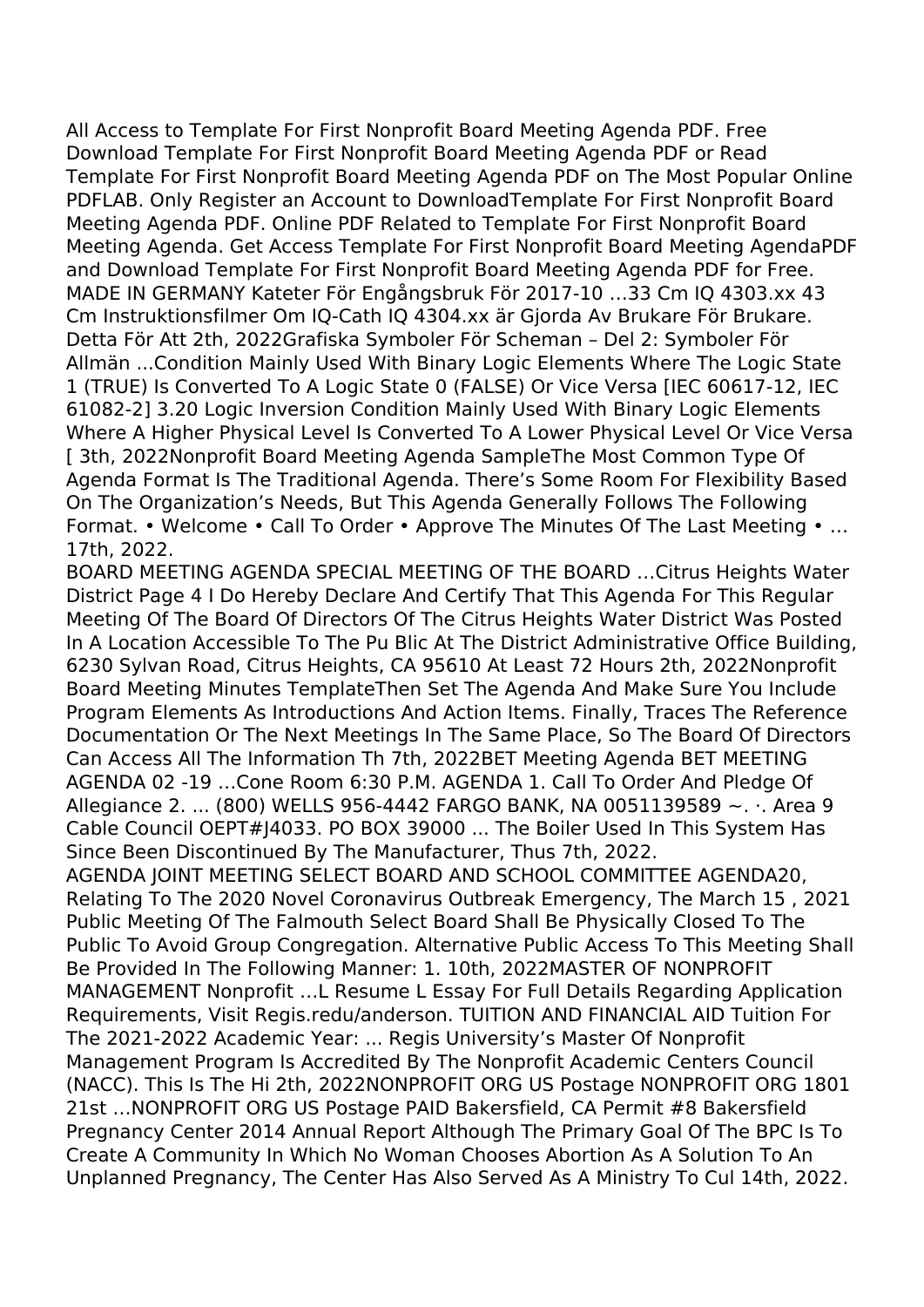Sandusky City Schools Board Meeting Agenda Regular MeetingOHIO SCIENCE MINDPOINT QUIZ SHOW CD-ROM 1 0-328-11012-4 OHIO SCIENCE ACTIVITY DVD 1 0-328-10125-7 . 2) Approval Of Resignation– Support Staff It Is Recommended That The Board Of Education Accept The Following Resignations As Requested In The Provided Communications: ... 10th, 2022Sample Nonprofit Board Meeting MinutesSample Nonprofit Board Meeting Minutes [Organization Name] Board Of Directors Board Meeting Minutes For [date Of Meeting] Board Members In Attendance And Constituting A Quorum Were: Board Members Absent: Guests: Ca 12th, 2022Maryland Board Of Pharmacy Public Board Meeting Agenda ...Pharmacy Permit In Maryland. Your Law Is Very Specific Stating A Pharmacy Cannot Provide Prescription Forms That Have The Pharmacy Name, Address, Or Other Identifiers. Pharmacy Incorporated Provides Only Nebulizer Medication And Almost All Of Our Patients Are Medicare Part B Recipients. Often The Prescriptions We 10th, 2022. REGULAR BOARD MEETING AGENDA BOARD OF DIRECTORS …Jan 12, 2016 · System. Two Nikuni DAF Pump Systems That Refitted Compressed Air Tank Systems At The Carmel WWTF And The El Toro WWTF Were Strongly Endorsed. \$233,064.56 Remain In The WWTF Maintenance And Repairs Account. The Cost Of The Nikuni DAF Pump System Is \$16,900. Recommended Action: 15th, 2022AGENDA BOARD MEETING BOARD OF DIRECTORS Nevada ... …• UNR College Of Business • NSHE Apprenticeship Navigator • Software Engineer At Greyshore Associates ... Areas Of Study Include Software Applications, Accounting Functions, Customer Relations, Human Resources, 3th, 2022METRO BOARD OF DIRECTORS Board Meeting Agenda1900 Main, Houston, Texas 77002 MINUTES February 8, 2016 MOTIONS - 2016 –7 ... To Transtar And The Rail Operation Center (ROC); And Making Findings And Provisions Related To The Subject. RESOLUTION 2016 – 19 ... And New Flyer Industries Canada, 10th, 2022.

Board Meeting Agenda - State Of Ohio Board Of PharmacyI. The Medicine Shoppe—Bellevue, OH (02-0676450) II. Bellevue Home Medical Pharmacy—Bellevue, OH (02-2576750) D. Carolann Novisly, RPh (03-1-29834)-APPROVED I. Adena Pike Medical Center—Waverly, OH (02-0398300) II. Adena Pike Pharmacy—Waverly, OH (02-2492650) Wholesaler A. Patrick Gute, RPh (Out Of State)-APPROVED 18th, 2022BOARD OF DIRECTORS REGULAR BOARD MEETING AGENDA96271 E.S. Babcock & Sons, Inc. 1,843.00 January Water Analysis 96272 E.S. Babcock & Sons, Inc. 254.00 January Water Analysis 96273 InfoSend, Inc 5,141.17 January Outsourced Billings 96274 Inland Water Works Supply 1,741.09 9th, 2022BOARD OF DIRECTORS Board Meeting AgendaPolice Association . Unrepresented Employees: Managers, Confidentials And Seasonals . 1:00 P.m. OPEN SESSION (Virtual) ... Employees Retirement Plan And The East Bay Regional Park District Sworn ... Levy Annual Assessment For 15th, 2022.

CRA Advisory Board Meeting ADVISORY BOARD AGENDASmallest Space: 1,200 SF Total Spaces Avail: 1 Expenses: 2020 Tax @ \$3.20/sf Bldg Vacant: 1200 Parcel Number: 08-43-46-04-12-000-0090 Street Frontage: 100 Feet On N Federal Hwy Parking: 10 Surface Spaces Are Available; Ratio Of 8.20/1,000 SF Developer: Management: Recorded Owner: Peters 3377 N Fedl Highway Ll--3377 N Federal Hwy 4th, 2022BOARD MEETING AGENDA MISSISSIPPI STATE BOARD OF …BOARD MEETING AGENDA MISSISSIPPI STATE BOARD OF MEDICAL LICENSURE JANUARY 16,